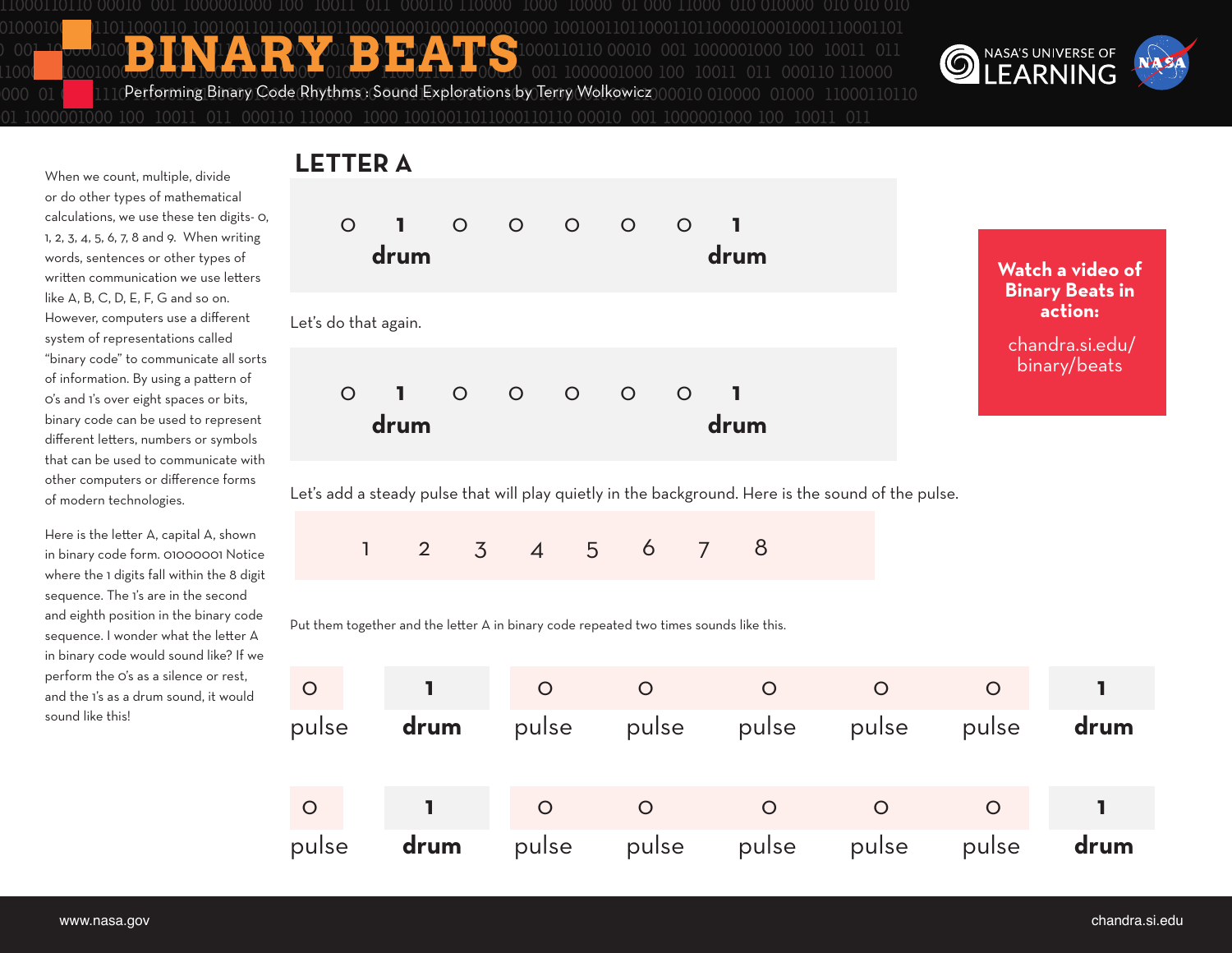## **LETTER A**



**drum drum**

Ready to put your two hands together? The left hand keeps the pulse while the right hand performs the binary code rhythm.

For younger students, perform just the right hand binary code rhythm. 0 0 0 0 0 0 0 0 LH LH LH LH LH LH LH LH **1 1 R H R H** 0 0 0 0 0 0 0 0 LH LH LH LH LH LH LH LH **1 1 R H R H**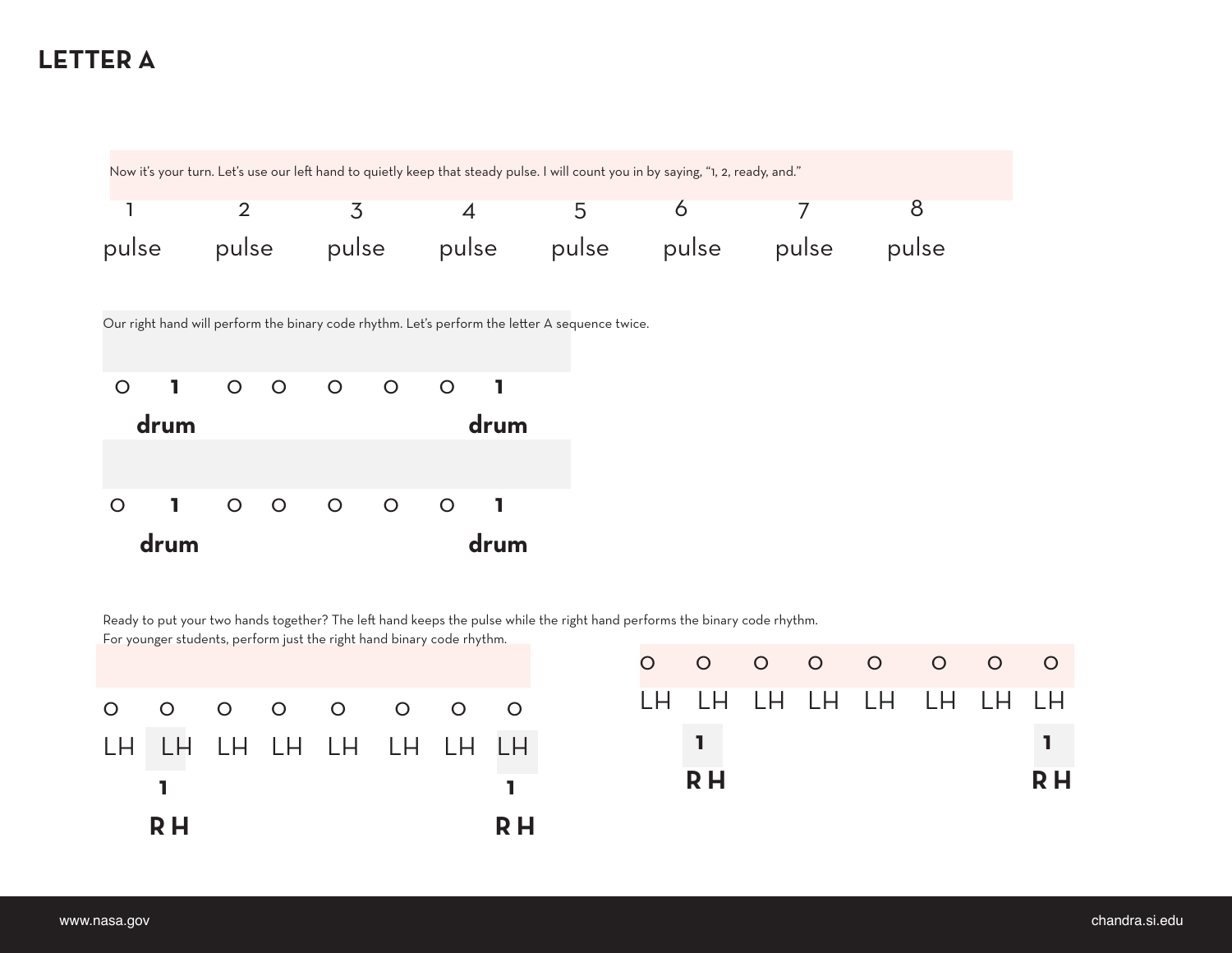## **LETTER W**

This is the letter W, capital W in binary code. 0, 1, 0, 1, 0, 1, 1, 1

The 1's fall in the second, fourth, sixth, seventh and eighth position. Let's perform the binary rhythm in our right hand while keeping the

8-bit pulse in our left hand. Let's perform it two times through.

| R H |  | RH RHRHRH                                                                                                                |  |  |     |                |                                                             |                                              |          |  |
|-----|--|--------------------------------------------------------------------------------------------------------------------------|--|--|-----|----------------|-------------------------------------------------------------|----------------------------------------------|----------|--|
|     |  | $1 \t1 \t1 \t1$                                                                                                          |  |  | R H | R H            |                                                             |                                              | RH RH RH |  |
|     |  | LH LH LH LH LH LH LH LH                                                                                                  |  |  |     | $\blacksquare$ |                                                             | $\begin{array}{ccc} & 1 & 1 & 1 \end{array}$ |          |  |
|     |  | $\begin{array}{ccccccccccccccccccccc} \circ & \circ & \circ & \circ & \circ & \circ & \circ & \circ & \circ \end{array}$ |  |  |     |                | LH LH LH LH LH LH LH LH                                     |                                              |          |  |
|     |  |                                                                                                                          |  |  |     |                | $\begin{matrix} 0 & 0 & 0 & 0 & 0 & 0 & 0 & 0 \end{matrix}$ |                                              |          |  |

Hang on, listen to that going really fast.

The W binary code rhythm reminds me of that song from Guardians of the Galaxy.

Oo ga oo ga oo ga cha ka Yeah, it's not just me, right? You hear it.

Let's put two binary code rhythms together. You can choose the rhythm you would like to perform. If you are with another person, each take a different letter and perform together.

I will use two different drum sounds. The snare drum for W and a higher-pitched wood bloc for the letter A.

|                |                |                                                       |                |                               | Let's repeat each rhythm four times. It's going to be fast so let me add to the way I count you in the Unit any that it are not and " |                |         |              |                                                       |                      |                |                               |  |
|----------------|----------------|-------------------------------------------------------|----------------|-------------------------------|---------------------------------------------------------------------------------------------------------------------------------------|----------------|---------|--------------|-------------------------------------------------------|----------------------|----------------|-------------------------------|--|
|                |                |                                                       |                |                               |                                                                                                                                       |                | $O$ $O$ |              | $\begin{array}{ccccccccc}\n0 & 0 & 0 & \n\end{array}$ |                      | $\overline{O}$ | $\overline{O}$ $\overline{O}$ |  |
| $\overline{O}$ | $\overline{O}$ | $\begin{array}{ccccccccc}\n0 & 0 & 0 & \n\end{array}$ | $\overline{O}$ | $\overline{O}$ $\overline{O}$ |                                                                                                                                       | <b>LH</b>      |         |              |                                                       | LH LH LH LH LH LH LH |                |                               |  |
| LН             | LH             | LH LH LH LH LH LH                                     |                |                               |                                                                                                                                       | $\blacksquare$ |         | $\mathbf{1}$ |                                                       | $\mathbf{1}$         | $\mathbf{1}$   | $\blacksquare$                |  |
|                |                |                                                       |                |                               |                                                                                                                                       | <b>RH</b>      |         | <b>RH</b>    |                                                       |                      | <b>RH RH</b>   | <b>RH</b>                     |  |
|                | R H            |                                                       |                |                               | R H                                                                                                                                   |                |         |              |                                                       |                      |                |                               |  |